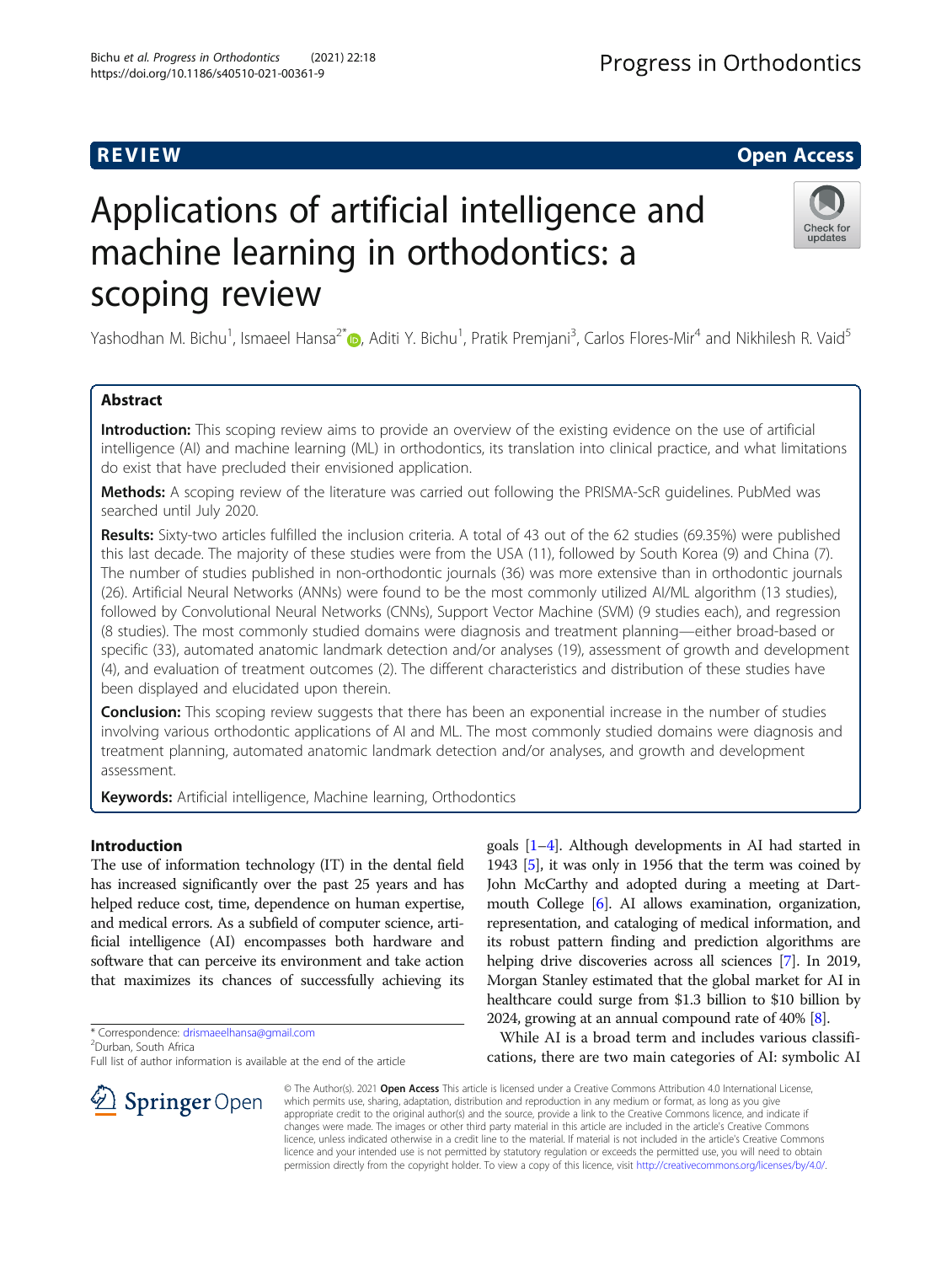and machine learning from an algorithmic perspective. Symbolic AI is a collection of techniques based on structuring the algorithm in a human-readable symbolic manner. This category was the paradigm of AI research until the late 1980s and is widely known as GOFAI—good old-fashioned AI [\[9](#page-8-0)]. AI is still used for solving problems in which the possible outcomes are limited, computational power is scarce, or human explainability is essential. However, in healthcare, where problems tend to be complex, not always fully understood, and have many explanatory variables, building a model based on a limited set of rules is extremely difficult, if not impossible [[10\]](#page-8-0).

Machine learning (ML)—a term first phrased by Arthur Samuel in 1952, is the current paradigm. The fundamental difference between ML and symbolic AI is that, in ML, the models learn from examples rather than a set of rules established by a human [\[7](#page-8-0)]. By utilizing a mixture of statistical and probabilistic tools, machines can learn from previous models and improve their actions when new data is introduced. This could be in the form of predictions, identifying new patterns, or classifying new data. ML can be categorized into three types, depending on the type of learning of the algorithm and the chosen outcome: supervised learning (used for classification or prediction based on a known outcome), unsupervised learning (finding hidden patterns and structures with unknown outcomes), and reinforcement learning (machine develops a modified algorithm based on previous versions that maximizes the intended reward) [\[11\]](#page-8-0).

Deep learning (DL) is a sub-domain of ML in which the machine itself calculates specific features of a given input. DL's precursor is an artificial neural network (ANN), which was initially developed in the 1900s. With the exponential increase in computational technology and power, researchers have designed more complicated and "deeper" neural networks to solve more complicated practical problems. The neural network has become known as "deep learning." [\[12\]](#page-8-0).

Algorithms used for ML may also be used for data mining. Data mining applies these algorithms to historical data to identify new relationships or patterns and therefore aid practitioners in optimizing decisionmaking in their daily practice, as well as improving quality of care [\[13](#page-8-0), [14](#page-8-0)]. Alternatively, if predictions are desired, ML should be utilized. For example, a practitioner can use existing data about a disease to train the machine to calculate predictions about the diagnosis or prognosis of patients that has not yet been seen before. Notably, ML predictive models have been shown to have greater accuracy than statistic-based models [\[15](#page-8-0)].

In recent years, scoping reviews have become an increasingly adopted approach and have been published across various social sciences and healthcare fields. Orthodontics has been a slow starter on this terrain [\[16](#page-8-0)]. Scoping reviews are of particular use when a body of literature has not yet been comprehensively reviewed or exhibits a large, complex, or heterogeneous nature not amenable to a more thorough systematic review [[17\]](#page-8-0).

Current orthodontic literature is replete with studies that have documented various applications of AI and ML, utilizing different types of algorithms mentioned above, albeit in isolation. No study hitherto, has attempted to systematically organize the existing literature to review existing AI and ML applications in orthodontics, classify the types of algorithms applied, and provide a comprehensive mapping of studies conducted in this field. Hence, this scoping review aims to provide an overview of the existing evidence of how far the earlier AI and ML advancements in orthodontics have translated into clinical fruition and the limitations that have precluded their envisioned development. The authors have attempted (1) to chart the evolution of AI in the orthodontic field over the years, (2) to examine the utilization of applications of AI and ML in the field of orthodontics, and (3) to collate the type of artificial intelligence algorithms that have been implemented in orthodontics.

# Materials and method

A scoping review of the published literature was performed following the Preferred Reporting Items for Systematic Reviews and Meta-Analyses extension for Scoping Reviews (PRISMA-ScR) guidelines. This protocol was not registered previously.

The eligibility criteria of the scoping review are outlined in Table [1.](#page-2-0)

The first author (YMB) conducted an initial literature search in PubMed on 2 July 2020 with the keywords listed in Table [2](#page-2-0).

No restrictions were made concerning year or publication status; however, studies with missing English abstracts were excluded. After eliminating duplicate studies, three of the authors (YMB, AYB, NRV) independently screened the titles and abstracts of the retrieved citations to exclude non-eligible articles based on the study's eligibility criteria and keywords. A copy of the full text was obtained for the articles considered potentially useful after this selection stage. The same authors then read each full-text article to determine whether it met the inclusion criteria. Additional material about the articles included as an appendix was acquired when needed, and the reference lists of acquired articles were also searched for relevant articles. Any disagreement was resolved by discussion between three authors (YMB, AYB, NRV) until a final consensus was achieved.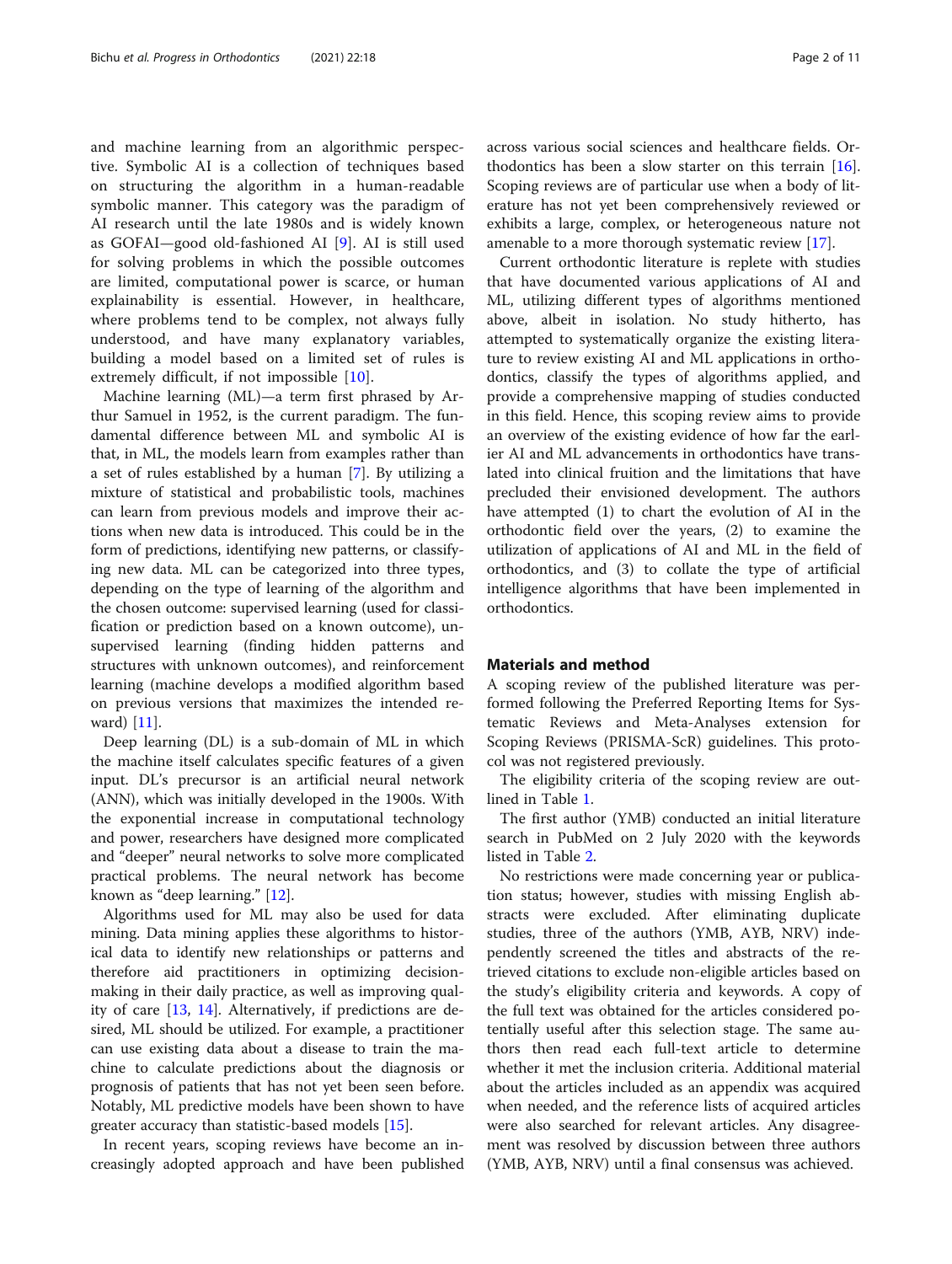<span id="page-2-0"></span>

|  |  |  | Table 1 Scoping review eligibility criteria |  |
|--|--|--|---------------------------------------------|--|
|--|--|--|---------------------------------------------|--|

| Inclusion criteria                                                                                                                | <b>Exclusion criteria</b>                                                         |
|-----------------------------------------------------------------------------------------------------------------------------------|-----------------------------------------------------------------------------------|
| 1. Randomized controlled trials (RCTs), prospective or retrospective cohort studies.                                              | 1. Case-control studies, cross-sectional studies, case<br>reports or case series. |
| 2. Any type of comparison between AI- or ML-based method and conventional mode of ortho-<br>dontic treatment, method or approach. | 2. Personal opinion, descriptive paper, letter to<br>editor or interviews.        |
| 3. All types of reported outcomes (primary and secondary) related to Al or ML outputs.                                            | 3. Technique articles (that focus on design<br>description).                      |
|                                                                                                                                   | 4. Proof of concept.                                                              |

# Data extraction

Data extraction was charted according to "PICO" guidelines and can be found in the supplementary materials. The collected information included the author names, year of publication, country of origin, whether the study was published in an orthodontic specialty journal, study population or sample size, intervention type, comparator, the outcome of the intervention, type of AI algorithm employed, and finally a broad-based orthodontic outcome domain.

# Results

The initial search strategy resulted in 289 records, 65 of which were excluded as duplicates, 6 studies that did not appear in the initial search strategy but were identified through references were added subsequently, resulting in 230 records screened for further eligibility. A total of 140 records were excluded as they were irrelevant to the topic of AI/ML applications in orthodontics (n = 108), did not feature an English abstract ( $n = 17$ ), and finally because the fulltext articles of these records could not be retrieved (n = 15). Hence, 90 full-text articles were then evaluated for eligibility, of which case series or case reports (n = 3), personal opinions/descriptive papers/interviews  $(n = 19)$ , and technique articles/proof of concept  $(n = 19)$ 6) were excluded, resulting in 62 articles that fulfilled the inclusion criteria of this study (Fig. [1](#page-3-0) illustrates the PRISMA-ScR flowchart for the scoping review). The details of the studies included in the scoping review are listed in Supplementary table [1.](#page-7-0)

In regard to the date of publication, 43 out of the 62 studies (69.35%) included in this scoping review were published between 2011 and 2020, 12 studies (19.35%)

Table 2 Keywords for initial literature search

| 'artificial intelligence and orthodontics'        |  |  |  |
|---------------------------------------------------|--|--|--|
| 'machine learning and orthodontics'               |  |  |  |
| 'deep learning and orthodontics'                  |  |  |  |
| 'automatic detection algorithms and orthodontics' |  |  |  |
| 'neural networks and orthodontics'                |  |  |  |
| 'hybrid approach and orthodontics'                |  |  |  |
|                                                   |  |  |  |

between 2001 and 2010 and 7 studies (11.3%) were published between 1991 and 2000 (Supplementary table [2](#page-7-0)). Results reveal that 11 studies originated from the USA, 9 from South Korea, 7 from China, 6 each from Japan and Italy, 4 from Turkey, 3 each from Brazil, India, Germany, and the UK, 2 from Switzerland, Mexico, Colombia, Spain, and 1 study each from Russia, Morocco, Thailand, Iran, Serbia, Singapore, and Australia (Supplementary table [3\)](#page-7-0). Thirty-six out of the 62 studies were published in non-orthodontic journals (58%) whereas 42% (26 studies) were published in orthodontic specialty journals (Supplementary table [4\)](#page-7-0).

Artificial neural networks (ANNs) were found to be utilized as the AI/ML algorithm in 13 studies, convolutional neural networks (CNNs) and support vector machine (SVM) in 9 studies and regression in 8 studies apart from 23 other algorithms utilized in various studies. Results classified as per the type of AI algorithm employed in the study are listed in Table [3.](#page-4-0)

The study results also helped classify artificial intelligence applications into 4 core domains and a 5th domain that clubbed together miscellaneous applications. Table [4](#page-5-0) enlists results classified as per domains of applications of artificial intelligence in orthodontics.

# **Discussion**

There has been a steady increase in the number of scoping reviews published in orthodontic literature over the last few years [\[80,](#page-10-0) [81](#page-10-0)]. Through this scoping review, the authors have attempted to organize the existing literature in a systematic manner in order to document existing applications of AI and ML in the field of orthodontics.

The study results reveal that one of the earliest studies to document the utilization of AI in the field of orthodontics was published in 1986 in a non-orthodontic journal; however, this was excluded from this scoping review based on its inclusion criteria [[82](#page-10-0)]. The first study included in this review was found to be published in 1991 [\[57](#page-9-0)]; between 1991 and 2000, 2001 and 2010, and 2011 and 2020, there was a progressive increase in publications from 7 to 12 and 43 respectively, clearly indicating an exponential rise in this subject due to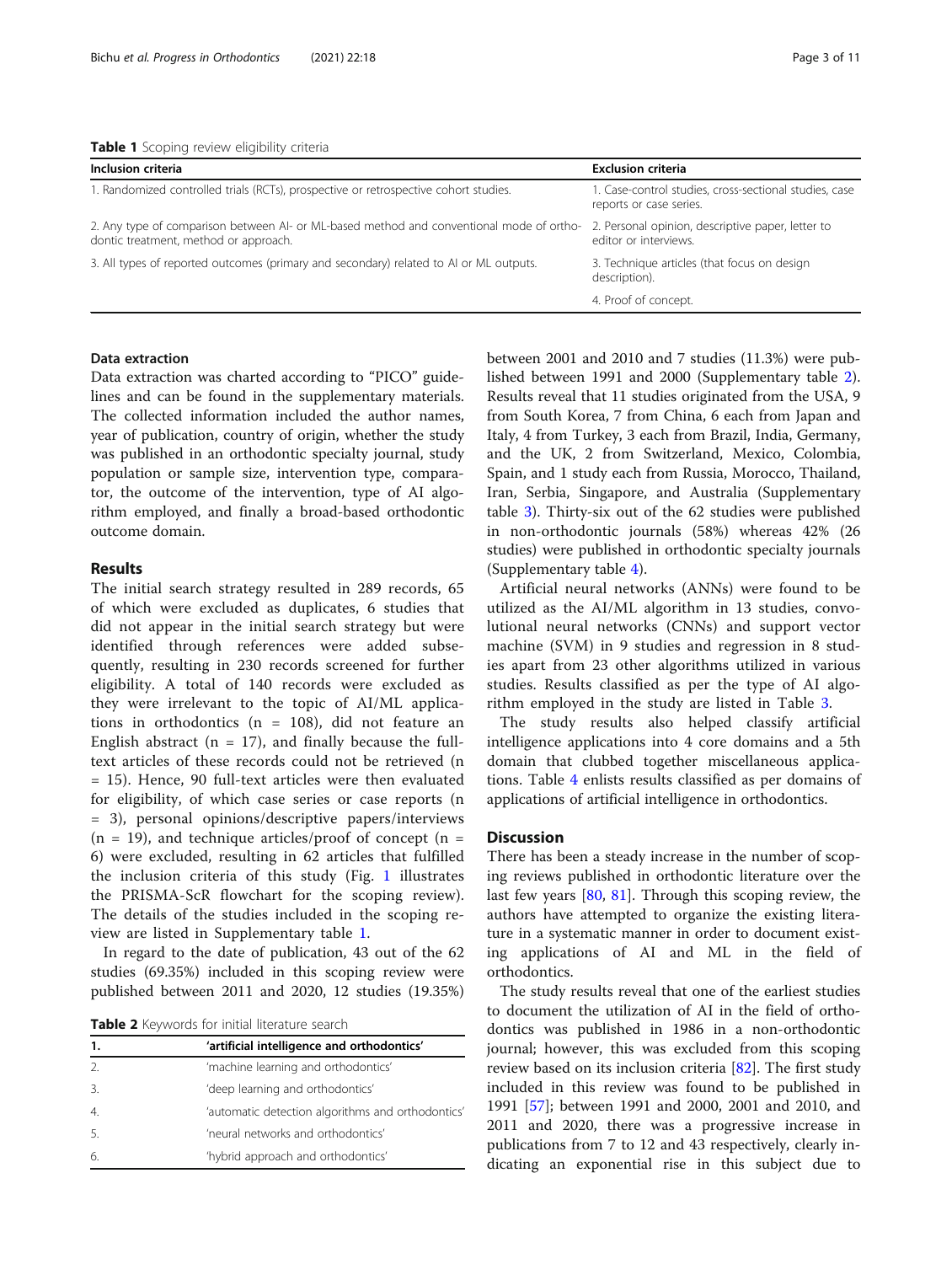<span id="page-3-0"></span>

technological advancements and the continuous digitization of orthodontics.

These studies were primarily published in nonorthodontic journals (36) compared to orthodontic specialty journals (26). This is perhaps reflective of the farreaching applications of AI and ML and points out toward possible scope of a further collaboration of various disciplines in the field of AI and ML.

This distribution map of research undertaken in the field of AI in orthodontics shows that the majority of the studies originated from the USA (11), South Korea (7), and Japan and China (7 each). Apart from these 4 countries, studies were also found to originate from 17 other countries, reflecting the more considerable increase in AI and ML's interest and their subsequent utilization in orthodontics.

This scoping review also tried to examine the types of AI algorithms commonly employed in various studies. The results reveal that artificial neural networks (ANNs) were the widely utilized AI/ML algorithm (10) followed

by convolutional neural networks (CNNs), support vector machine (SVM)-8 studies and regression (logistic and linear) in 8 studies apart from 23 other algorithms utilized in various studies.

The research question—"what are AI and ML applications in the field of orthodontics?" threw up five major domains. Each domain was addressed with the PICO framework for literature evaluation and can be enumerated as (1) diagnosis and treatment planning—either broad based or specific, (2) automated anatomic landmark detection and/or analyses, (3) assessment of growth and development, (4) evaluation of treatment outcome and finally a (5) miscellaneous category.

Our study results show that the maximum number of publications focused on automated anatomic landmark detection and/or analyses as the major domain of AI utilization, chiefly from lateral cephalograms, more recently from CBCT images and lastly from frontal cephalograms. This review's first study to utilize AI for automatic extraction of cephalometric landmarks was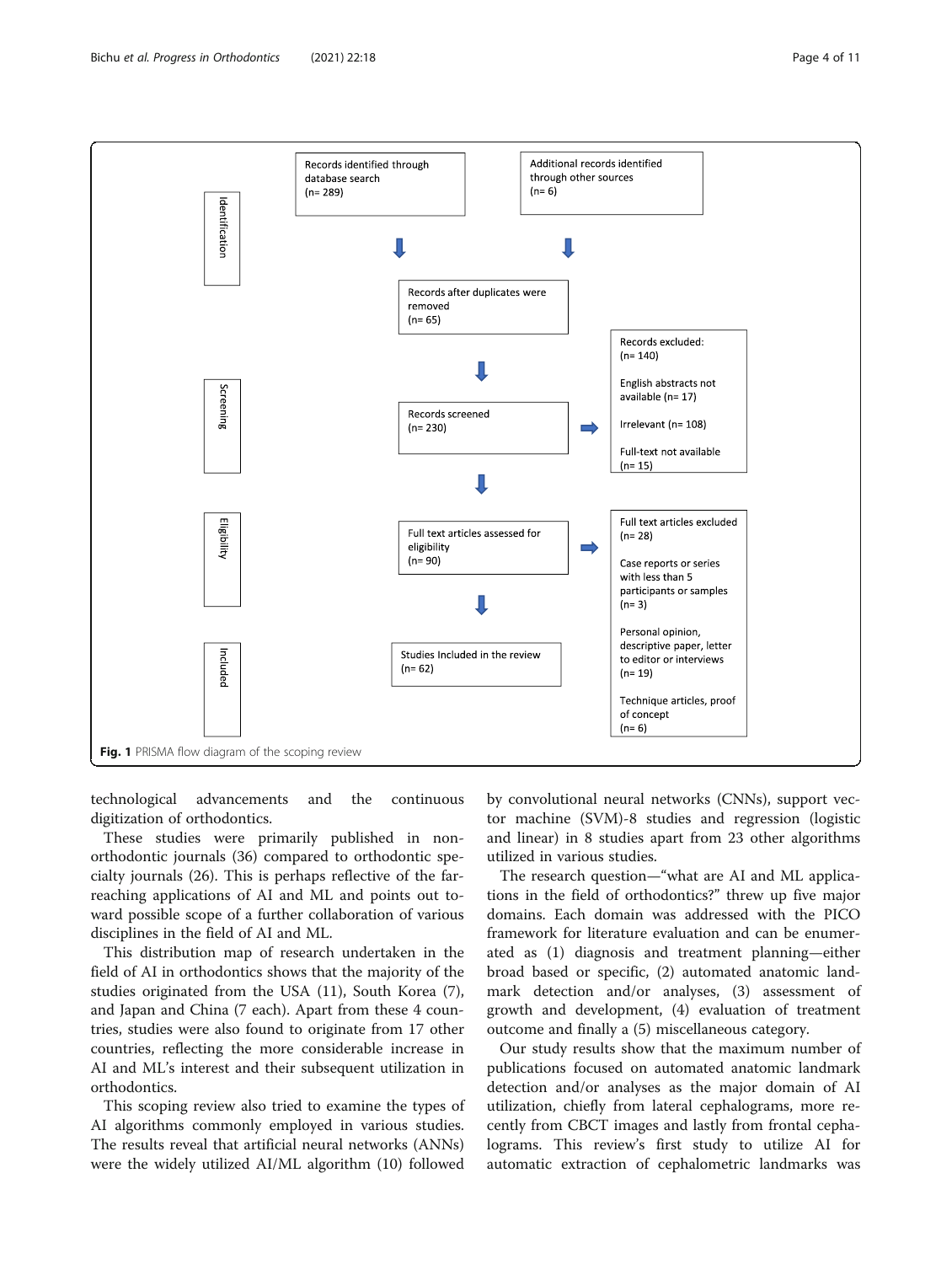| Type of AI/ML algorithm utilized      | Number of studies | Reference number              |
|---------------------------------------|-------------------|-------------------------------|
| Artificial neural network-ANN         | 13                | $[18 - 30]$                   |
| Convolutional neural network-CNN      | 9                 | $[31 - 39]$                   |
| Support vector machine                | 9                 | $[20, 24, 40-46]$             |
| Regression                            | 8                 | $[18, 20, 33, 39, 42, 47-49]$ |
| Random forest                         | 5                 | [18, 20, 47, 50, 51]          |
| Decision tree                         | 3                 | [20, 41, 50]                  |
| Bayesian networks                     | 3                 | $[52 - 54]$                   |
| Expert systems                        | 3                 | $[55 - 57]$                   |
| Active shape models                   | 2                 | [58, 59]                      |
| Automatic detection algorithms        | $\overline{2}$    | [60, 61]                      |
| Fuzzy clustering                      | $\overline{2}$    | [62, 63]                      |
| Active appearance models              | 2                 | [64, 65]                      |
| Shape variation analyzer              | 2                 | [66, 67]                      |
| Pattern matching                      | 2                 | [68, 69]                      |
| Light GBM                             |                   | $[47]$                        |
| XG boost                              |                   | $[47]$                        |
| Deep learning network                 | 1                 | $[70]$                        |
| k-nearest neighbors                   | 1                 | $[20]$                        |
| Naïve-Bayes                           | 1                 | $[20]$                        |
| Machine learning with LINKS           |                   | $[71]$                        |
| Gaussian process regression-GPR       | 1                 | $[40]$                        |
| Logic learning machine                |                   | $[72]$                        |
| Mean shift algorithm                  |                   | $[43]$                        |
| Network analysis                      | 1                 | $[73]$                        |
| Projected principle edge distribution |                   | $[74]$                        |
| Spatial spectroscopy                  |                   | $[75]$                        |
| Unspecified algorithms                | 4                 | $[76 - 79]$                   |

<span id="page-4-0"></span>Table 3 Studies classified by AI/ML algorithm employed

published back in 1998 in an orthodontic specialty journal [[75](#page-10-0)]. Several studies since then [\[27,](#page-8-0) [32](#page-8-0), [35,](#page-9-0) [37](#page-9-0), [64](#page-9-0), [65,](#page-9-0) [69](#page-9-0), [70,](#page-9-0) [74](#page-10-0), [77,](#page-10-0) [78\]](#page-10-0) have affirmed greater accuracy of landmark detection, reduced time, and human effort spent on anatomic landmark detection and/or analyses with AI/ML as compared to traditional methods.

Studies have shown that cephalometric analysis's angles and lengths, predicted by neural networks, were not statistically significant from those calculated from manually plotted points. Yu et al. [\[32](#page-8-0)] proposed a system that exhibited > 90% sensitivity, specificity, and accuracy for vertical and sagittal skeletal diagnosis and concluded that CNN-incorporated system showed potential for skeletal orthodontic diagnosis without the need for intermediary steps requiring complicated diagnostic procedures. The use of CBCT for cephalometric analysis has now become commonplace. Various studies [[31,](#page-8-0) [58](#page-9-0)– [61,](#page-9-0) [76\]](#page-10-0) that have employed AI and ML techniques for automatic landmark detection and analysis have shown that the results obtained are as accurate and less timeconsuming as compared to those obtained with manual analysis. At least one study [[19\]](#page-8-0) included in this review compared frontal cephalometric landmarking ability of humans versus that of artificial neural networks and the results showed that ANNs could achieve accuracy comparable to humans in placing cephalometric points, and in some cases surpasses the accuracy of inexperienced doctors (students, residents, graduate students).

The second domain incorporating AI and ML utilization was broadly labeled as diagnosis and treatment planning, with applications intended either for broad-based or specific clinical situations. Diagnosis remains the cornerstone of successful orthodontic treatment. However, thus far, no tools exist to lead patients and clinicians out of the decision-making uncertainty in which they are trapped, especially when they face a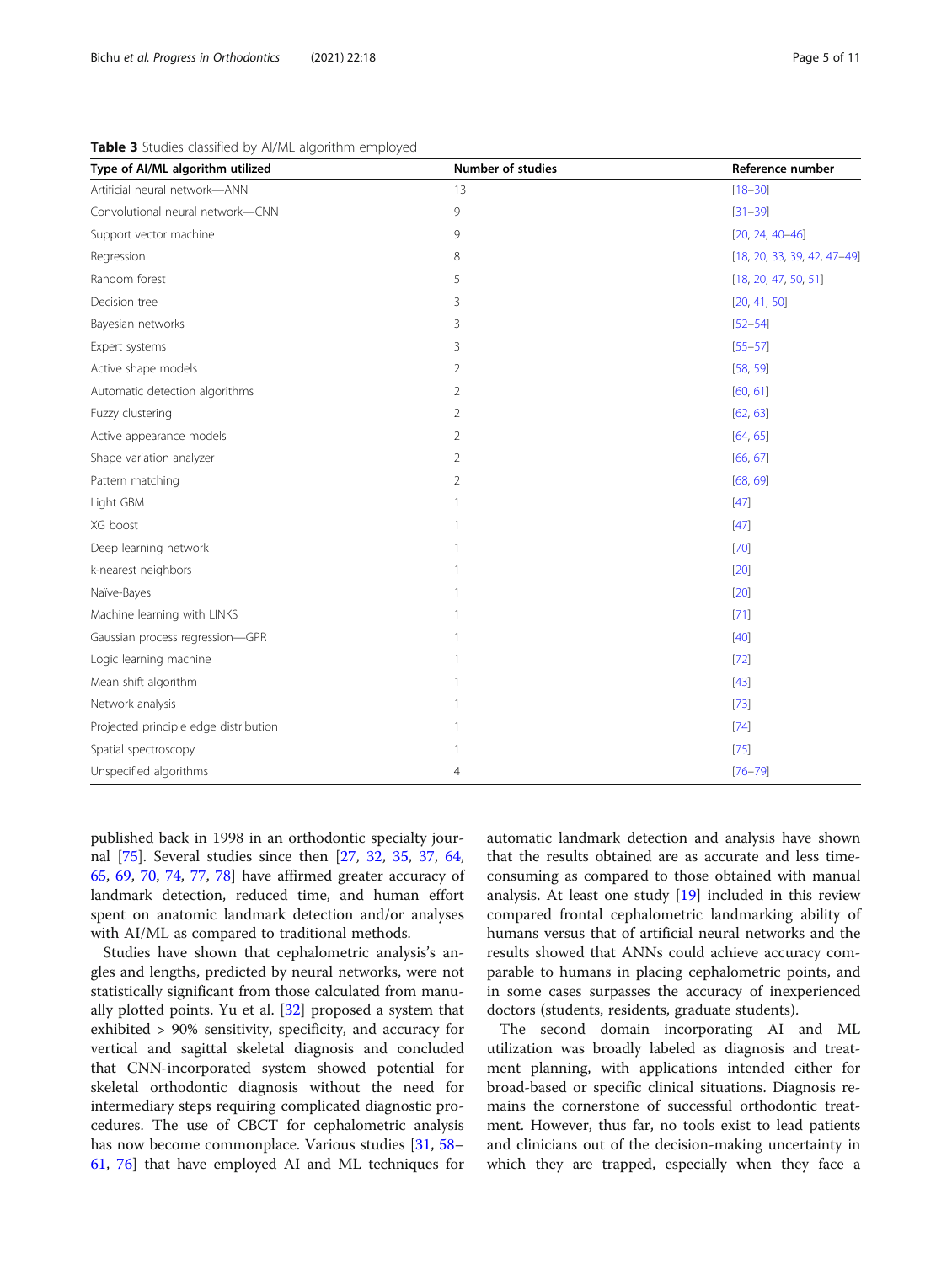# <span id="page-5-0"></span>Table 4 Studies classified as per domains of applications of artificial intelligence in orthodontics

| The domain of application of artificial intelligence in orthodontics                                                | Number of<br>studies | Reference number                                    |
|---------------------------------------------------------------------------------------------------------------------|----------------------|-----------------------------------------------------|
| Diagnosis and treatment planning:                                                                                   |                      |                                                     |
| a. For orthodontic extractions                                                                                      | 5                    | [18, 23, 25, 28, 68]                                |
| b. For TMJ Osteoarthritis                                                                                           | 4                    | [22, 47, 66, 67]                                    |
| c. To assess maxillary constriction and/or impacted canines                                                         | 3                    | [51, 54, 71]                                        |
| d. For screening of osteoporosis from panoramic radiographs                                                         | 2                    | [34, 41]                                            |
| e. Assessment for need for orthodontic treatment and/or prediction of treatment outcome                             | 2                    | [42, 53]                                            |
| f. Classification of skeletal patterns                                                                              | 2                    | [24, 44]                                            |
| g. Prediction of orthodontic treatment outcome-class III M/O                                                        | 2                    | [46, 62]                                            |
| h. For orthognathic surgery and orthodontic extractions                                                             | 1                    | $[21]$                                              |
| i. To assess airflow dynamics, predict upper airway collapsible sites and obstructive sleep<br>apnea                | $\mathbf{1}$         | $[40]$                                              |
| j. To predict association between C. difficile infections in hospitalized patients with major<br>surgeries          | 1                    | $[52]$                                              |
| k. Genetic risk assessment for non-syndromic orofacial cleft                                                        | 1                    | $[48]$                                              |
| I. To predict occurrence of obstructive sleep apnea in patients with Down's syndrome                                | -1                   | $[72]$                                              |
| m. Evaluation of facial attractiveness                                                                              | ı                    | $[45]$                                              |
| n. Trainers for clenching                                                                                           | -1                   | $[29]$                                              |
| o. Selection of orthodontic appliance- type of headgear                                                             |                      | [63]                                                |
| p. Quantification of sagittal skeletal discrepancy                                                                  |                      | $[49]$                                              |
| q. For cases suitable for fixed mechanotherapy                                                                      |                      | $[55]$                                              |
| r. Selection of patients suitable to be treated with removable orthodontic appliances                               |                      | [56]                                                |
| s. Class II division 1 malocclusion                                                                                 | 1                    | [57]                                                |
| t. Broad-based                                                                                                      | 1                    | $[79]$                                              |
| Automated cephalometric landmarking and/or analysis and/or classification                                           |                      |                                                     |
| a. Lateral cephalogram                                                                                              | 12                   | [27, 32, 35, 37, 64, 65, 69, 70, 74,<br>75, 77, 78] |
| b. CBCT images                                                                                                      | 6                    | $[31, 58 - 61, 76]$                                 |
| c. Frontal cephalogram                                                                                              | $\mathbf{1}$         | $[19]$                                              |
| Assessment of growth and development                                                                                |                      |                                                     |
| a. Cervical vertebra maturation                                                                                     | $\mathbf{1}$         | $[18]$                                              |
| b. Broad-based                                                                                                      | 3                    | [30, 39, 73]                                        |
| Evaluation of treatment outcome- orthognathic surgery on facial appearance/ attractiveness<br>and/or age perception | 2                    | [36, 38]                                            |
| Miscellaneous                                                                                                       |                      |                                                     |
| a. Tooth segmentation from CBCT images/model                                                                        | $\overline{2}$       | [33, 43]                                            |
| b. Detection of activation pattern of tongue musculature                                                            | 1                    | $[50]$                                              |
| c. Evaluation of temperature changes during curing for orthodontic bonding                                          | $\mathbf{1}$         | $[26]$                                              |

condition that has several possible correct treatment options and orthodontists over the years have attempted to create systems that take the subjective bias out of diagnostic decision-making.

Expert systems [\[55](#page-9-0)–[57](#page-9-0), [79\]](#page-10-0) are one of the earliest and most basic implementations of AI and have been popular for diagnosis and treatment planning in the medical and dental fields. They process the input information and provide solutions based on "if-then" rules. "If-then" based expert systems are limited to currently existing data when the system is created, and regular updates are required to ensure that the outcomes is correct and up to date. Rule-based expert systems have now become obsolete due the aforementioned limitations, and the development of newer technologies such as ML.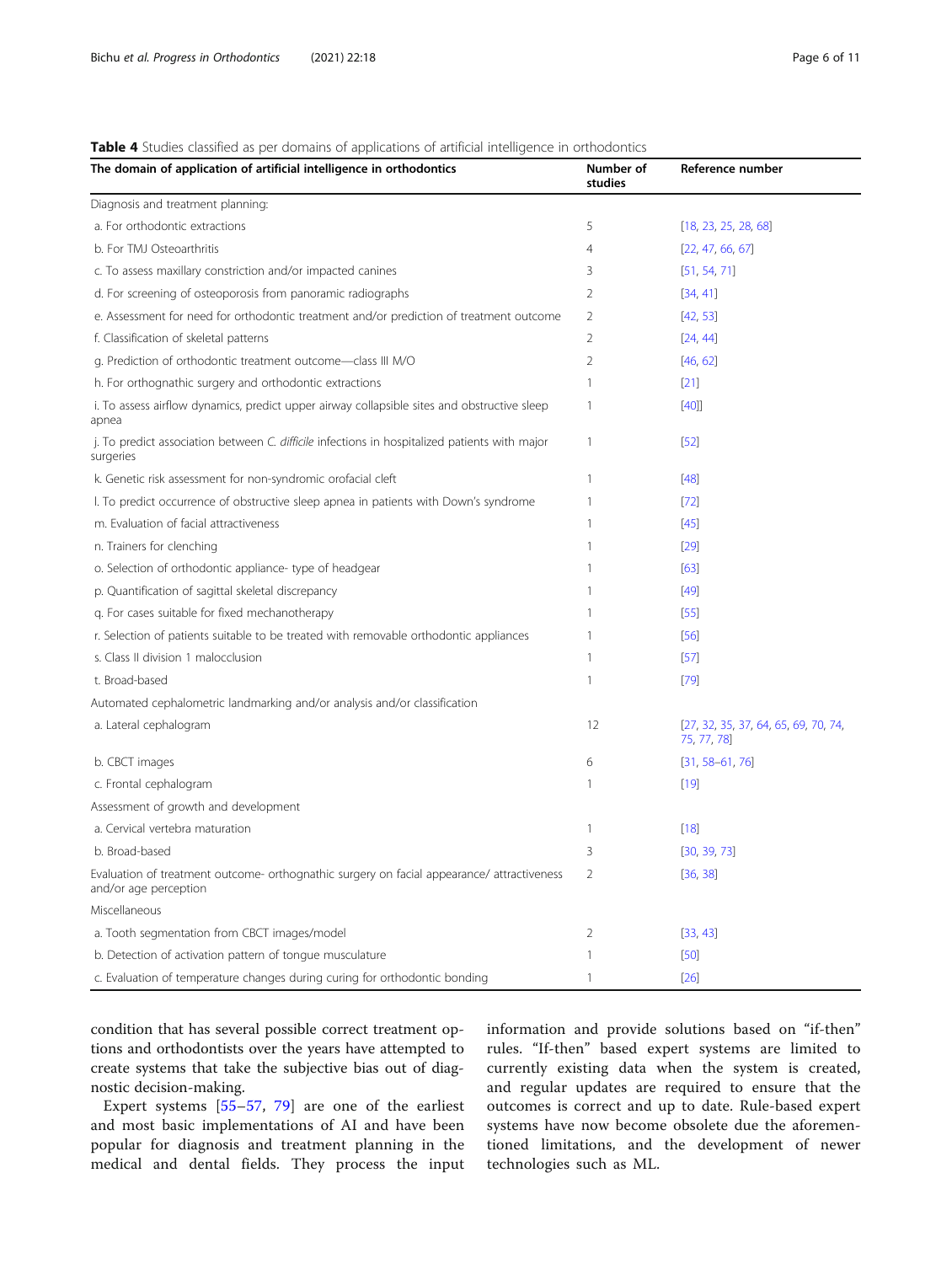To "extract or not to extract" has been the question in orthodontics since time immemorial, with substantial variability noted between orthodontists' decisions. Un-surprisingly, the most significant number of studies [[18](#page-8-0), [23,](#page-8-0) [25,](#page-8-0) [28,](#page-8-0) [68](#page-9-0)] under the diagnosis domain was found to investigate the development of several decision support systems that reduce the relative subjectivity or increased complexity of making the extraction decision. Artificial neural networks (ANNs) were used to develop such systems, and they were shown to be successful at predicting the extraction decision with an accuracy of 94% for extraction decision, 84.2% for extraction pattern determination and 92.8% for anchorage pattern determination [[23\]](#page-8-0). This study suggested that ANNs could provide good guidance for orthodontic treatment planning for less experienced orthodontists. Choi et al. [\[21](#page-8-0)] expanded the use of ANNs to determine the diagnosis of orthognathic surgery in addition to the extraction decision and their study results showed a 96% success rate for diagnosis of surgery/non-surgery decision and 91% success rate for detailed diagnosis of surgery type and extraction decision. A recent study  $[18]$  $[18]$  $[18]$ , when comparing all classifiers, concluded that random forest classifier outperforms neural network model for the prediction of the specific extraction treatment.

Four studies included in this scoping review were dedicated toward the assessment of need for orthodontic treatment and/or prediction of treatment outcome [[42](#page-9-0), [46,](#page-9-0) [53,](#page-9-0) [61\]](#page-9-0). Thanathornwong [[53\]](#page-9-0) utilized the Bayesian network (BN) for assessment of the need for orthodontic treatment and concluded that the results obtained by the decision support system were comparable with those suggested by expert orthodontists. Wang et al. [[42\]](#page-9-0) explored the function of an eye-tracking method to evaluate orthodontic treatment need and treatment outcome from the lay perspective in an objective way when compared to traditional methods. The authors employed support vector machine techniques and concluded that the eye-tracking device was able to objectively quantify the effect of malocclusion on facial perception and the impact of orthodontic treatment on malocclusion from a lay perspective.

Predictions of treatment outcomes in class II and class III patients have also been reported. Auconi et al. developed a system to predict outcomes in untreated class III patients [[62](#page-9-0)]. Unsupervised learning was used to cluster patients as hypermandibular, hyperdivergent, or balanced based on cephalometric variables. The system was then applied to a treated sample, where it showed that all of the unsuccessful cases belonged to either the hypermandibular or the hyperdivergent cluster. The same author [\[73](#page-10-0)] also attempted to identify critical peculiarities of class II and class III malocclusions and demonstrated that class II subjects exhibited few highly connected orthodontic features, while class III patients showed more compact network structure characterized by strong co-occurrence of normal and abnormal clinical functional and radiological features. The study concluded network analysis could allow orthodontists to visually evaluate and anticipate the co-occurrence of auxological anomalies during individual craniofacial growth and possibly localize reactive sites for a therapeutic approach to a malocclusion.

A group of researchers have specifically studied the applications of AI and ML for the detection of TMJ osteoarthritis [\[22](#page-8-0), [47,](#page-9-0) [66](#page-9-0), [67\]](#page-9-0) and have concluded that deep learning neural network was the most accurate method for classification of TMJ-OA that allows disease staging of bony changes in TMJ-OA. The authors expected their efforts to boost future studies into early detection and osteoarthritis patient-specific therapeutic interventions, and thereby improve the health of articular joints.

Three studies in this scoping review focused on the assessment of maxillary constriction and/or maxillary canine impactions [[51,](#page-9-0) [54](#page-9-0), [71](#page-10-0)]. Chen et al. [[71\]](#page-10-0) developed a machine learning algorithm utilizing Learning-based multi-source IntegratioN frameworK for segmentation (LINKS) used with CBCT images to quantify volumetric skeletal maxilla discrepancies and suggested palatal expansion could be beneficial for those with unilateral canine impaction, as underdevelopment of maxilla often accompanies canine impaction in early teen years. Another study [\[51](#page-9-0)] concluded that among learning machine methods tested to classify data, the best performance was obtained by random forest method, with an overall accuracy of 88.3% in predicting canine eruption. The authors performed measurements on 2D routinely executed radiographic images, found them to be independently related to canine impaction and showed reliable accuracy in predicting maxillary canine eruption. Bayesian network analysis [[54\]](#page-9-0) showed bilateral impaction was associated with palatal impactions and longer treatments, pre-treatment alpha-angle was a determinant for the duration of the orthodontic traction and the post-treatment periodontal outcome was not related to pretreatment radiographic variables.

One of the challenges for less experienced orthodontists is the selection of the appropriate treatment modality and appliance. A system was developed to help orthodontists select the appropriate type of headgears [[63\]](#page-9-0). Compared to the selections made by eight expert orthodontists, the system correctly identified the appropriate headgears 95.6% of the time.

Isolated studies included in this scoping review under the domain of diagnosis and treatment planning have also investigated the applications of AI and ML for screening of osteoporosis from panoramic radiographs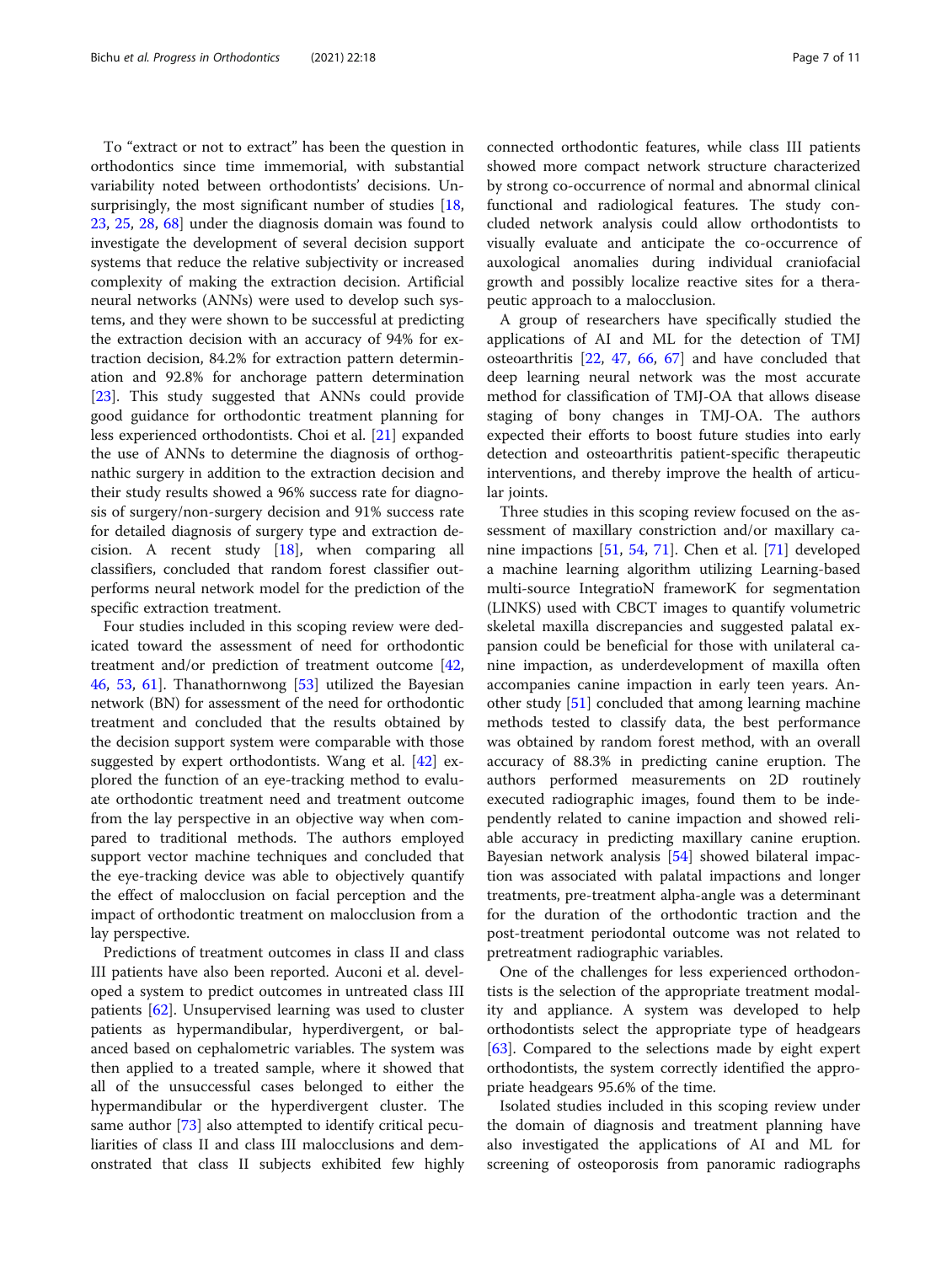<span id="page-7-0"></span>[[34,](#page-8-0) [41](#page-9-0)]; assessment of airflow dynamics, prediction of upper airway collapsible sites, and obstructive sleep apnea [\[40](#page-9-0)]; prediction of the association between C. difficile infections in hospitalized patients with major surgeries [\[52](#page-9-0)]; genetic risk assessment for non-syndromic orofacial cleft patients [[48\]](#page-9-0) and for prediction of occurrence of obstructive sleep apnea in patients with Down's syndrome [[72\]](#page-10-0).

The third domain of applicability of AI can be described as the evaluation of orthodontic treatment outcomes and one of the major areas researched includes the effect of orthognathic surgery on facial appearance and age perception [[36](#page-9-0), [38](#page-9-0)]. The algorithms used in these studies concluded that most patient's appearance improved with treatment (66.4%), resulting in a younger appearance of nearly 1 year, especially after a profile altering surgery. Similar improvement was noted on facial attractiveness in 74.7% of patients, especially after lower jaw surge and the authors concluded that AI might be considered to score facial attractiveness and apparent age in orthognathic patients [\[38](#page-9-0)].

With regard to the assessment of growth and development and/or evaluation of growth patterns. Spampinato et al. [\[39](#page-9-0)] proposed and tested several deep learning approaches to assess skeletal bone age automatically in what was one of the first studies for an automated skeletal bone age assessment, tested on a public dataset and for all age ranges, races, and genders and with a source code available. Results showed an average discrepancy of 0.8 years between manual and automatic assessment and considered to be a state-of-art performance reliability as per the authors. A recent study [\[20\]](#page-8-0) compared seven artificial intelligence algorithms—k-nearest neighbors, Naïve Bayes, decision tree, artificial neural networks, support vector machines, random forest, and logistic regression algorithms to determine the preferred method of cervical vertebrae maturation and concluded that ANN was the most stable and preferred method of determining the same.

There have been many attempts to aid orthodontists in classifying patient growth patterns [\[83](#page-10-0)–[85\]](#page-10-0). One of the first methods of using ANN in evaluating growth occurred in 1998 where the growth of 43 untreated children was classified based on size and shape changes [[30\]](#page-8-0). Nino-Sandoval et al. utilized a support vector machine to classify skeletal patterns through craniomaxillary variables but achieved only 74.51 % accuracy in the correct distinction of class II skeletal pattern from class III pattern and vice-versa [\[24,](#page-8-0) [44\]](#page-9-0).

Applications of AI and ML that could not be described under the above four major domains were grouped under the miscellaneous category in this review and these include automated tooth segmentation either from CBCT images or dental models [[33,](#page-8-0) [43](#page-9-0)], detection of activation pattern of tongue musculature [[50\]](#page-9-0) and evaluation of effects of a different curing unit and light-tips on temperature increase during orthodontic bonding [\[26](#page-8-0)].

# Limitations

Some AI applications may have been missed out due to the inclusion criteria, utilized search terms, if they were published in a language other than English and/or due to the non-inclusion in PubMed.

Due to its nature, scoping reviews are not expected to utilize a risk of bias tool to assess methodological strengths of included studies. The overall idea is to explore in a superficial way what is currently known in a specific area.

# Conclusion

- This scoping review showcases that there has been an exponential increase in the number of orthodontic studies involving various applications of AI and ML over the past three decades.
- The majority of these studies originated from the USA, followed by South Korea and China.
- The number of studies published in nonorthodontic journals (36) was found to be more extensive than those published in orthodontic specialty journals (26).
- Artificial neural networks (ANNs) were found to be the most commonly utilized AI/ML algorithm, followed by convolutional neural networks (CNNs) and support vector machine (SVM).
- The most commonly utilized AI domains were for diagnosis and treatment planning (33 studies), automated anatomic landmark detection and/or analyses (19), assessment of growth and development (4), and evaluation of treatment outcome (2).

#### Abbreviations

IT: Information technology; AI: Artificial intelligence; ML: Machine learning; DL: Deep learning

#### Supplementary Information

The online version contains supplementary material available at [https://doi.](https://doi.org/10.1186/s40510-021-00361-9) [org/10.1186/s40510-021-00361-9.](https://doi.org/10.1186/s40510-021-00361-9)

Additional file 1: Supplementary table 1. Master chart of studies included in the scoping review.

Additional file 2: Supplementary table 2. Distribution of studies per decade.

Additional file 3: Supplementary table 3. Country of origin of the study

Additional file 4: Supplementary table 4. Studies published in orthodontic specialty journals or non-orthodontic journals.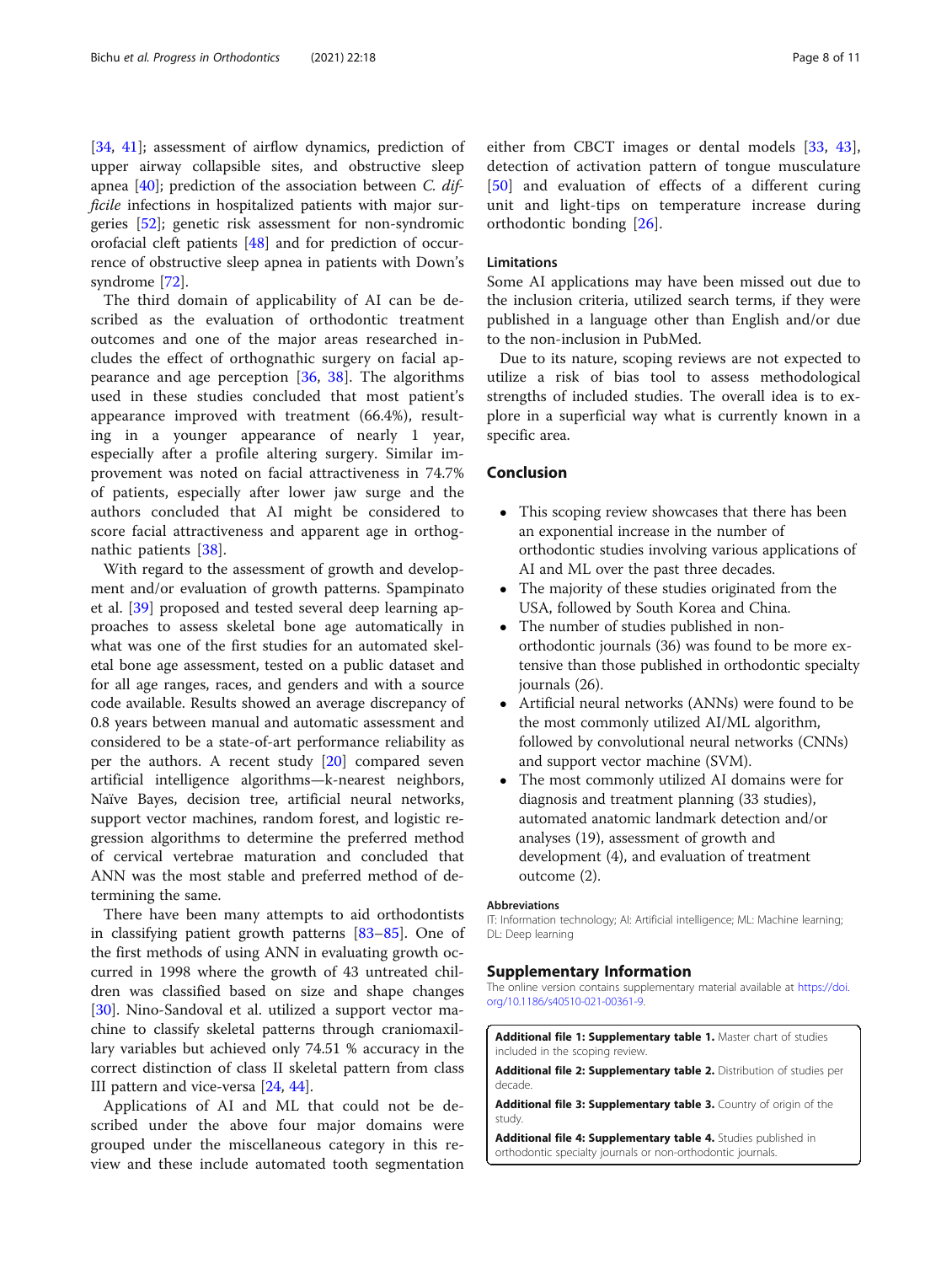#### <span id="page-8-0"></span>Acknowledgements

N/A.

#### Authors' contributions

YMB and AYB carried out the data collection and wrote the manuscript. IH aided in data collection and helped draft the manuscript. CFM and PP helped with design and manuscript editing. NRV conceived the study and participated in its design, coordination, and manuscript. The authors read and approved the final manuscript.

#### Funding

No funding was obtained

# Availability of data and materials

The datasets used and/or analyzed during the current study are available from the corresponding author on reasonable request.

# Declarations

Ethics approval and consent to participate N/A.

#### Consent for publication

N/A.

#### Competing interests

The authors declare that they have no competing interests.

#### Author details

<sup>1</sup>Abu Dhabi, United Arab Emirates. <sup>2</sup>Durban, South Africa. <sup>3</sup>Dubai, United Arab Emirates. <sup>4</sup>Department of Orthodontics, University of Alberta, Edmonton, Alberta, Canada. <sup>5</sup>Department of Orthodontics, European University College, Dubai, United Arab Emirates.

### Received: 10 February 2021 Accepted: 12 May 2021 Published online: 05 July 2021

#### References

- 1. Asiri SN, Tadlock LP, Schneiderman E, Buschang PH. Applications of artificial intelligence and machine learning in orthodontics. APOS Trends Orthod. 2020;10(1):17–24. [https://doi.org/10.25259/APOS\\_117\\_2019.](https://doi.org/10.25259/APOS_117_2019)
- 2. Haugeland J. Artificial intelligence: the very idea. Cambridge: Massachusetts Insitute of Technology; 1985.
- 3. Morris CG. Academic Press Dictionary of Science Technology. San Diego: Academic Press; 1996.
- 4. Luger GF. Artificial intelligence: structures and strategies for complex problem solving. Harlow: Pearson Education; 2005.
- 5. McCulloch WS, Pitts W. A logical calculus of the ideas immanent in nervous activity. Bull Math Biophys. 1943;5(4):115–33. [https://doi.org/10.1007/BF024](https://doi.org/10.1007/BF02478259) [78259.](https://doi.org/10.1007/BF02478259)
- 6. Negnevitsky M. Artificial intelligence: a guide to intelligent systems. Pearson Education: Canada; 2005.
- Faber J, Faber C, Faber P. Artificial intelligence in orthodontics. APOS Trends Orthod. 2019;9(4):201–5. [https://doi.org/10.25259/APOS\\_123\\_2019.](https://doi.org/10.25259/APOS_123_2019)
- 8. Could Artificial Intelligence Transform Healthcare? Morgan Stanley. Available from: <https://www.morganstanley.com/ideas/medtech-artificial-intelligence>. Accessed 12 Dec 2020.
- Michael W, Haugeland J. Artificial intelligence: the very idea. Technol Culture. 1987;28(4):905–22.
- 10. Schwartz WB, Patil RS, Szolovits P. Artificial intelligence in medicine. Where do we stand? N Engl J Med. 1987;316(11):685–8. [https://doi.org/10.1056/](https://doi.org/10.1056/NEJM198703123161109) [NEJM198703123161109.](https://doi.org/10.1056/NEJM198703123161109)
- 11. Bishop CM. Pattern recognition and machine learning. New York: Springer; 2006.
- 12. Ko C, Tanikawa C, Wu T, Pastewait Matthew, Jackson C B, Kwon JJ, Lee Y, Lian C, Wang Li, Shen D Machine learning in orthodontics: application review. Embracing novel technologies in dentistry and orthodontics- Fortysixth Annual Moyers Symposium and the Forty-fourth Annual International Conference on Craniofacial Research March 1-3, 2019, Ann Arbor, Michigan.
- 13. Sumathi S, Sivanandam S. Introduction to data mining principles. Introduction to Data Mining and its Applications. Studies in Computational Intelligence. Berlin, Heidelberg: Springer; 2006. p. 1–20.
- 14. Mitchell TM. Machine learning and data mining. Commun ACM. 1999;42:1– 13.
- 15. Breiman L. Statistical modeling: the two cultures (with comments and a rejoinder by the author). Stat Sci. 2001;16:199–231.
- 16. Vaid N. Scoping studies: should there be more in orthodontic literature? APOS Trends Orthod. 2019;9(3):124–5. [https://doi.org/10.25259/APOS\\_118\\_2](https://doi.org/10.25259/APOS_118_2019) [019.](https://doi.org/10.25259/APOS_118_2019)
- 17. Arksey H, O'Malley L. Scoping studies: towards a methodological framework. Int J Soc Res Methodol. 2005;8(1):19–32. [https://doi.org/10.1080/1364557032](https://doi.org/10.1080/1364557032000119616) [000119616](https://doi.org/10.1080/1364557032000119616).
- 18. Suhail Y, Upadhyay M, Chhibber A, Kshitiz. Machine learning for the diagnosis of orthodontic extractions: a computational analysis using ensemble learning. Bioengineering. 2020;7:55.
- 19. Muraev AA, Tsai P, Kibardin I, Oborotistov N, Shirayeva T, Ivanov S, et al. Frontal cephalometric landmarking: humans vs artificial neural networks. Int J Comput Dent. 2020;23(2):139–48.
- 20. Kök H, Acilar AM, İzgi MS. Usage and comparison of artificial intelligence algorithms for determination of growth and development by cervical vertebrae stages in orthodontics. Prog Orthod. 2019;20(1):41. [https://doi.](https://doi.org/10.1186/s40510-019-0295-8) [org/10.1186/s40510-019-0295-8](https://doi.org/10.1186/s40510-019-0295-8).
- 21. Choi HI, Jung SK, Baek SH, Lim WH, Ahn SJ, Yang IH, et al. Artificial intelligent model with neural network machine learning for the diagnosis of orthognathic surgery. J Craniofac Surg. 2019;30(7):1986–9. [https://doi.org/10.1](https://doi.org/10.1097/SCS.0000000000005650) [097/SCS.0000000000005650](https://doi.org/10.1097/SCS.0000000000005650) Erratum in: J Craniofac Surg. 2020 Jun;31(4):1156.
- 22. Shoukri B, Prieto JC, Ruellas A, Yatabe M, Sugai J, Styner M, et al. Minimally invasive approach for diagnosing TMJ osteoarthritis. J Dent Res. 2019;98(10): 1103–11. <https://doi.org/10.1177/0022034519865187> Epub 2019 Jul 24.
- 23. Li P, Kong D, Tang T, Su D, Yang P, Wang H, et al. Orthodontic treatment planning based on artificial neural networks. Sci Rep. 2019;9(1):2037. [https://](https://doi.org/10.1038/s41598-018-38439-w) [doi.org/10.1038/s41598-018-38439-w.](https://doi.org/10.1038/s41598-018-38439-w)
- 24. Niño-Sandoval TC, Guevara Pérez SV, González FA, Jaque RA, Infante-Contreras C. Use of automated learning techniques for predicting mandibular morphology in skeletal class I, II and III. Forensic Sci Int. 2017;281:187.e1–7. <https://doi.org/10.1016/j.forsciint.2017.10.004> Epub 2017 Oct 12.
- 25. Jung SK, Kim TW. New approach for the diagnosis of extractions with neural network machine learning. Am J Orthod Dentofacial Orthop. 2016;149(1): 127–33. [https://doi.org/10.1016/j.ajodo.2015.07.030.](https://doi.org/10.1016/j.ajodo.2015.07.030)
- 26. Aksakalli S, Demir A, Selek M, Tasdemir S. Temperature increase during orthodontic bonding with different curing units using an infrared camera. Acta Odontol Scand. 2014;72(1):36–41. [https://doi.org/10.3109/00016357.2](https://doi.org/10.3109/00016357.2013.794954) [013.794954](https://doi.org/10.3109/00016357.2013.794954) Epub 2013 May 3. PMID: 23638766.
- 27. Mario MC, Abe JM, Ortega NR, Del Santo M Jr. Paraconsistent artificial neural network as auxiliary in cephalometric diagnosis. Artif Organs. 2010;34(7): E215–21. <https://doi.org/10.1111/j.1525-1594.2010.00994.x> Epub 2010 Jun 2.
- 28. Xie X, Wang L, Wang A. Artificial neural network modeling for deciding if extractions are necessary prior to orthodontic treatment. Angle Orthod. 2010;80(2):262–6. [https://doi.org/10.2319/111608-588.1.](https://doi.org/10.2319/111608-588.1)
- 29. Akdenur B, Okkesum S, Kara S, Günes S. Correlation- and covariancesupported normalization method for estimating orthodontic trainer treatment for clenching activity. Proc Inst Mech Eng H. 2009;223(8):991– 1001. <https://doi.org/10.1243/09544119JEIM619>.
- 30. Lux CJ, Stellzig A, Volz D, Jäger W, Richardson A, Komposch G. A neural network approach to the analysis and classification of human craniofacial growth. Growth Dev Aging. 1998;62(3):95–106.
- 31. Ma Q, Kobayashi E, Fan B, Nakagawa K, Sakuma I, Masamune K, et al. Automatic 3D landmarking model using patch-based deep neural networks for CT image of oral and maxillofacial surgery. Int J Med Robot. 2020;16(3): e2093. <https://doi.org/10.1002/rcs.2093> Epub 2020 Mar 20.
- 32. Yu HJ, Cho SR, Kim MJ, Kim WH, Kim JW, Choi J. Automated skeletal classification with lateral cephalometry based on artificial intelligence. J Dent Res. 2020;99(3):249–56. <https://doi.org/10.1177/0022034520901715> Epub 2020 Jan 24.
- 33. Chung M, Lee M, Hong J, Park S, Lee J, Lee J, et al. Pose-aware instance segmentation framework from cone beam CT images for tooth segmentation. Comput Biol Med. 2020;120:103720. [https://doi.org/10.1016/j.](https://doi.org/10.1016/j.compbiomed.2020.103720) [compbiomed.2020.103720](https://doi.org/10.1016/j.compbiomed.2020.103720) Epub 2020 Mar 28.
- 34. Lee KS, Jung SK, Ryu JJ, Shin SW, Choi J. Evaluation of transfer learning with deep convolutional neural networks for screening osteoporosis in dental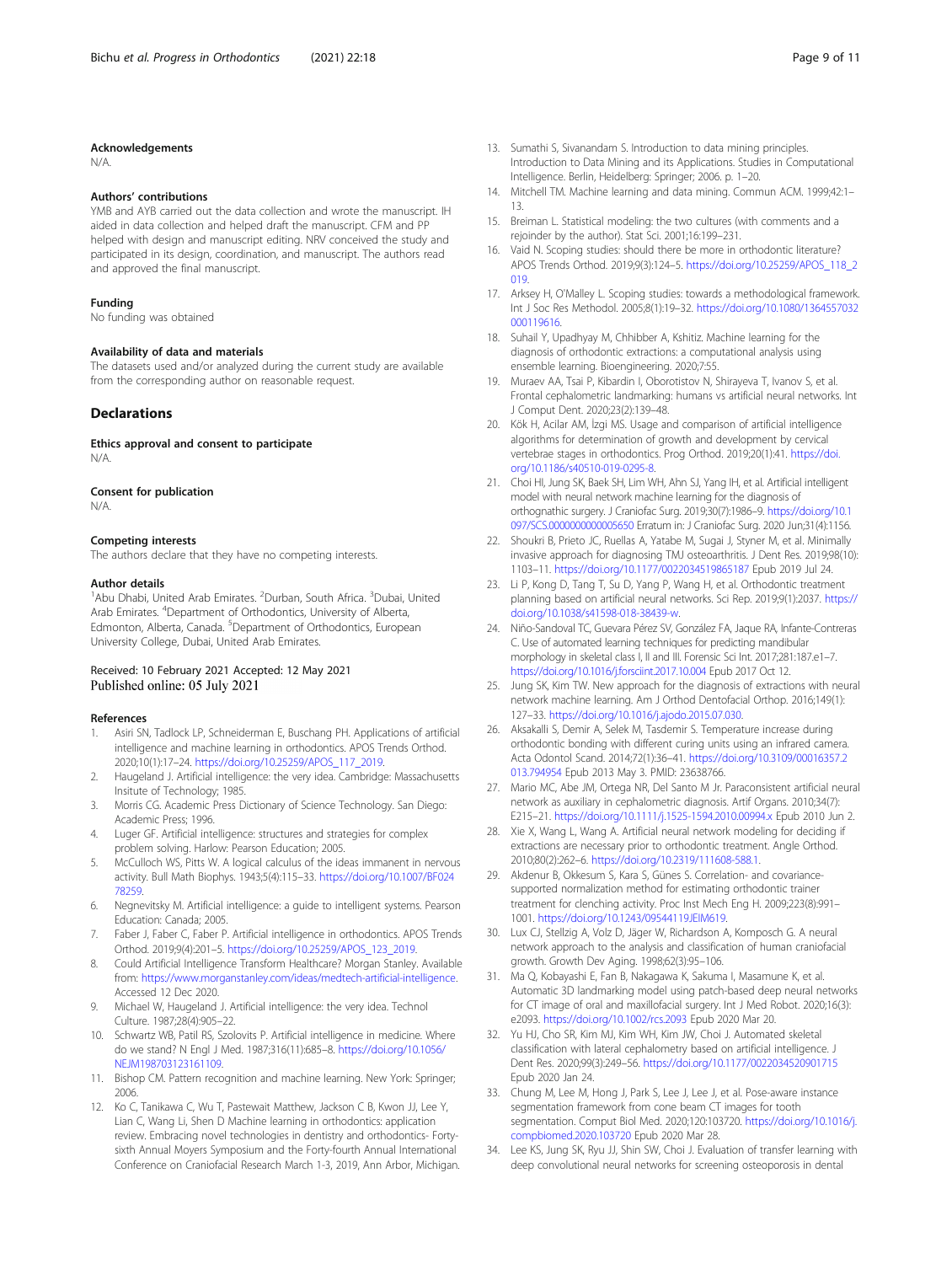<span id="page-9-0"></span>panoramic radiographs. J Clin Med. 2020;9(2):392. [https://doi.org/10.3390/](https://doi.org/10.3390/jcm9020392) [jcm9020392](https://doi.org/10.3390/jcm9020392) PMID: 32024114.

- 35. Kunz F, Stellzig-Eisenhauer A, Zeman F, Boldt J. Artificial intelligence in orthodontics: evaluation of a fully automated cephalometric analysis using a customized convolutional neural network. J Orofac Orthop. 2020;81(1):52-68. English. doi: [https://doi.org/10.1007/s00056-019-00203-8.](https://doi.org/10.1007/s00056-019-00203-8) Epub 2019 Dec 18.
- 36. Patcas R, Timofte R, Volokitin A, Agustsson E, Eliades T, Eichenberger M, et al. Facial attractiveness of cleft patients: a direct comparison between artificial-intelligence-based scoring and conventional rater groups. Eur J Orthod. 2019;41(4):428–33. <https://doi.org/10.1093/ejo/cjz007>.
- 37. Nishimoto S, Sotsuka Y, Kawai K, Ishise H, Kakibuchi M. Personal computerbased cephalometric landmark detection with deep learning, using cephalograms on the internet. J Craniofac Surg. 2019;30(1):91–5. [https://doi.](https://doi.org/10.1097/SCS.0000000000004901) [org/10.1097/SCS.0000000000004901](https://doi.org/10.1097/SCS.0000000000004901).
- 38. Patcas R, Bernini DAJ, Volokitin A, Agustsson E, Rothe R, Timofte R. Applying artificial intelligence to assess the impact of orthognathic treatment on facial attractiveness and estimated age. Int J Oral Maxillofac Surg. 2019;48(1): 77–83. <https://doi.org/10.1016/j.ijom.2018.07.010> Epub 2018 Aug 4.
- 39. Spampinato C, Palazzo S, Giordano D, Aldinucci M, Leonardi R. Deep learning for automated skeletal bone age assessment in X-ray images. Med Image Anal. 2017;36:41–51. <https://doi.org/10.1016/j.media.2016.10.010> Epub 2016 Oct 29.
- 40. Yeom SH, Na JS, Jung HD, Cho HJ, Choi YJ, Lee JS. Computational analysis of airflow dynamics for predicting collapsible sites in the upper airways: machine learning approach. J Appl Physiol (1985). 2019;127(4):959–73. <https://doi.org/10.1152/japplphysiol.01033.2018> Epub 2019 Jul 18.
- 41. Hwang JJ, Lee JH, Han SS, Kim YH, Jeong HG, Choi YJ, et al. Strut analysis for osteoporosis detection model using dental panoramic radiography. Dentomaxillofac Radiol. 2017;46(7):20170006. [https://doi.org/10.1259/dmfr.2](https://doi.org/10.1259/dmfr.20170006) [0170006](https://doi.org/10.1259/dmfr.20170006) Epub 2017 Jul 14.
- 42. Wang X, Cai B, Cao Y, Zhou C, Yang L, Liu R, et al. Objective method for evaluating orthodontic treatment from the lay perspective: an eye-tracking study. Am J Orthod Dentofacial Orthop. 2016;150(4):601–10. [https://doi.](https://doi.org/10.1016/j.ajodo.2016.03.028) [org/10.1016/j.ajodo.2016.03.028](https://doi.org/10.1016/j.ajodo.2016.03.028).
- 43. Mortaheb P, Rezaeian M. Metal artifact reduction and segmentation of dental computerized tomography images using least square support vector machine and mean shift algorithm. J Med Signals Sens. 2016;6(1):1–11. [https://doi.org/10.4103/2228-7477.175867.](https://doi.org/10.4103/2228-7477.175867)
- 44. Niño-Sandoval TC, Guevara Perez SV, González FA, Jaque RA, Infante-Contreras C. An automatic method for skeletal patterns classification using craniomaxillary variables on a Colombian population. Forensic Sci Int. 2016261:159.e1-159.e6. doi: [https://doi.org/10.1016/j.forsciint.2015.12.025.](https://doi.org/10.1016/j.forsciint.2015.12.025) Epub 2015 Dec 25.
- 45. Yu X, Liu B, Pei Y, Xu T. Evaluation of facial attractiveness for patients with malocclusion: a machine-learning technique employing Procrustes. Angle Orthod. 2014;84(3):410–6. <https://doi.org/10.2319/071513-516.1> Epub 2013 Oct 3.
- 46. Kim BM, Kang BY, Kim HG, Baek SH. Prognosis prediction for class III malocclusion treatment by feature wrapping method. Angle Orthod. 2009; 79(4):683–91. <https://doi.org/10.2319/071508-371.1>.
- 47. Bianchi J, de Oliveira Ruellas AC, Gonçalves JR, Paniagua B, Prieto JC, Styner M, et al. Osteoarthritis of the temporomandibular joint can be diagnosed earlier using biomarkers and machine learning. Sci Rep. 2020;10(1):8012. [https://doi.org/10.1038/s41598-020-64942-0.](https://doi.org/10.1038/s41598-020-64942-0)
- 48. Zhang SJ, Meng P, Zhang J, Jia P, Lin J, Wang X, et al. Machine learning models for genetic risk assessment of infants with non-syndromic orofacial cleft. Genomics Proteomics Bioinformatics. 2018;16(5):354–64. [https://doi.](https://doi.org/10.1016/j.gpb.2018.07.005) [org/10.1016/j.gpb.2018.07.005](https://doi.org/10.1016/j.gpb.2018.07.005) Epub 2018 Dec 19.
- 49. Sorihashi Y, Stephens CD, Takada K. An inference modeling of human visual judgment of sagittal jaw-base relationships based on cephalometry: part II. Am J Orthod Dentofacial Orthop. 2000;117(3):303–11. [https://doi.org/10.101](https://doi.org/10.1016/s0889-5406(00)70235-6) [6/s0889-5406\(00\)70235-6.](https://doi.org/10.1016/s0889-5406(00)70235-6)
- 50. Tolpadi AA, Stone ML, Carass A, Prince JL, Gomez AD. Inverse biomechanical modeling of the tongue via machine learning and synthetic training data. Proc SPIE Int Soc Opt Eng. 2018;10576:1057606. [https://doi.](https://doi.org/10.1117/12.2296927) [org/10.1117/12.2296927](https://doi.org/10.1117/12.2296927) Epub 2018 Mar 12.
- 51. Laurenziello M, Montaruli G, Gallo C, Tepedino M, Guida L, Perillo L, et al. Determinants of maxillary canine impaction: retrospective clinical and radiographic study. J Clin Exp Dent. 2017;9(11):e1304–9. [https://doi.org/1](https://doi.org/10.4317/jced.54095) [0.4317/jced.54095.](https://doi.org/10.4317/jced.54095)
- 52. Allareddy V, Wang T, Rampa S, Caplin J, Nalliah R, Badheka A, et al. Prevalence and predictors of C. difficile infections in hospitalized patients with major surgical procedures in the USA: analysis using traditional and machine learning methods. Am J Surg. 2019;218(3):661–2. [https://doi.org/1](https://doi.org/10.1016/j.amjsurg.2018.11.014) [0.1016/j.amjsurg.2018.11.014](https://doi.org/10.1016/j.amjsurg.2018.11.014) Epub 2018 Dec 1.
- 53. Thanathornwong B. Bayesian-based decision support system for assessing the needs for orthodontic treatment. Healthc Inform Res. 2018;24(1):22–8. <https://doi.org/10.4258/hir.2018.24.1.22> Epub 2018 Jan 31.
- 54. Nieri M, Crescini A, Rotundo R, Baccetti T, Cortellini P, Pini Prato GP. Factors affecting the clinical approach to impacted maxillary canines: a Bayesian network analysis. Am J Orthod Dentofacial Orthop. 2010;137(6):755–62. [https://doi.org/10.1016/j.ajodo.2008.08.028.](https://doi.org/10.1016/j.ajodo.2008.08.028)
- 55. Stephens C, Mackin N. The validation of an orthodontic expert system rulebase for fixed appliance treatment planning. Eur J Orthod. 1998;20(5):569– 78. <https://doi.org/10.1093/ejo/20.5.569>.
- 56. Stephens CD, Mackin N, Sims-Williams JH. The development and validation of an orthodontic expert system. Br J Orthod. 1996;23(1):1–9. [8652492](https://www.ncbi.nlm.nih.gov/pubmed/8652492). <https://doi.org/10.1179/bjo.23.1.1>.
- 57. Brown ID, Adams SR, Stephens CD, Erritt SJ, Sims-Williams JH. The initial use of a computer-controlled expert system in the treatment planning of class II division 1 malocclusion. Br J Orthod. 1991;18(1):1–7. [https://doi.org/10.1179/](https://doi.org/10.1179/bjo.18.1.1) [bjo.18.1.1](https://doi.org/10.1179/bjo.18.1.1).
- 58. Montúfar J, Romero M, Scougall-Vilchis RJ. Hybrid approach for automatic cephalometric landmark annotation on cone-beam computed tomography volumes. Am J Orthod Dentofacial Orthop. 2018;154(1):140–50. [https://doi.](https://doi.org/10.1016/j.ajodo.2017.08.028) [org/10.1016/j.ajodo.2017.08.028](https://doi.org/10.1016/j.ajodo.2017.08.028).
- 59. Montúfar J, Romero M, Scougall-Vilchis RJ. Automatic 3-dimensional cephalometric landmarking based on active shape models in related projections. Am J Orthod Dentofacial Orthop. 2018;153(3):449–58. [https://](https://doi.org/10.1016/j.ajodo.2017.06.028) [doi.org/10.1016/j.ajodo.2017.06.028](https://doi.org/10.1016/j.ajodo.2017.06.028).
- 60. Gupta A, Kharbanda OP, Sardana V, Balachandran R, Sardana HK. Accuracy of 3D cephalometric measurements based on an automatic knowledgebased landmark detection algorithm. Int J Comput Assist Radiol Surg. 2016; 11(7):1297–309. <https://doi.org/10.1007/s11548-015-1334-7> Epub 2015 Dec 24.
- 61. Gupta A, Kharbanda OP, Sardana V, Balachandran R, Sardana HK. A knowledge-based algorithm for automatic detection of cephalometric landmarks on CBCT images. Int J Comput Assist Radiol Surg. 2015; 10(11):1737–52. <https://doi.org/10.1007/s11548-015-1173-6> Epub 2015 Apr 7.
- 62. Auconi P, Scazzocchio M, Cozza P, McNamara JA Jr, Franchi L. Prediction of class III treatment outcomes through orthodontic data mining. Eur J Orthod. 2015;37(3):257–67. <https://doi.org/10.1093/ejo/cju038> Epub 2014 Sep 4.
- 63. Akçam MO, Takada K. Fuzzy modelling for selecting headgear types. Eur J Orthod. 2002;24(1):99–106. <https://doi.org/10.1093/ejo/24.1.99>.
- 64. Vucinić P, Trpovski Z, Sćepan I. Automatic landmarking of cephalograms using active appearance models. Eur J Orthod. 2010;32(3):233–41. [https://](https://doi.org/10.1093/ejo/cjp099) [doi.org/10.1093/ejo/cjp099](https://doi.org/10.1093/ejo/cjp099) Epub 2010 Mar 4.
- 65. Rueda S, Alcañiz M. An approach for the automatic cephalometric landmark detection using mathematical morphology and active appearance models. Med Image Comput Comput Assist Interv. 2006;9(Pt 1):159–66. [https://doi.](https://doi.org/10.1007/11866565_20) [org/10.1007/11866565\\_20.](https://doi.org/10.1007/11866565_20)
- 66. Ribera NT, de Dumast P, Yatabe M, Ruellas A, Ioshida M, Paniagua B, et al. Shape variation analyzer: a classifier for temporomandibular joint damaged by osteoarthritis. Proc SPIE Int Soc Opt Eng. 2019;10950:1095021. [https://doi.](https://doi.org/10.1117/12.2506018) [org/10.1117/12.2506018](https://doi.org/10.1117/12.2506018) Epub 2019 Mar 13.
- 67. de Dumast P, Mirabel C, Cevidanes L, Ruellas A, Yatabe M, Ioshida M, et al. A web-based system for neural network based classification in temporomandibular joint osteoarthritis. Comput Med Imaging Graph. 2018; 67:45–54. <https://doi.org/10.1016/j.compmedimag.2018.04.009> Epub 2018 May 1.
- 68. Takada K, Yagi M, Horiguchi E. Computational formulation of orthodontic tooth-extraction decisions. Part I: to extract or not to extract. Angle Orthod. 2009;79(5):885–91. <https://doi.org/10.2319/081908-436.1>.
- 69. Grau V, Alcañiz M, Juan MC, Monserrat C, Knoll C. Automatic localization of cephalometric Landmarks. J Biomed Inform. 2001;34(3):146–56. [https://doi.](https://doi.org/10.1006/jbin.2001.1014) [org/10.1006/jbin.2001.1014](https://doi.org/10.1006/jbin.2001.1014).
- 70. Kim H, Shim E, Park J, Kim YJ, Lee U, Kim Y. Web-based fully automated cephalometric analysis by deep learning. Comput Methods Programs